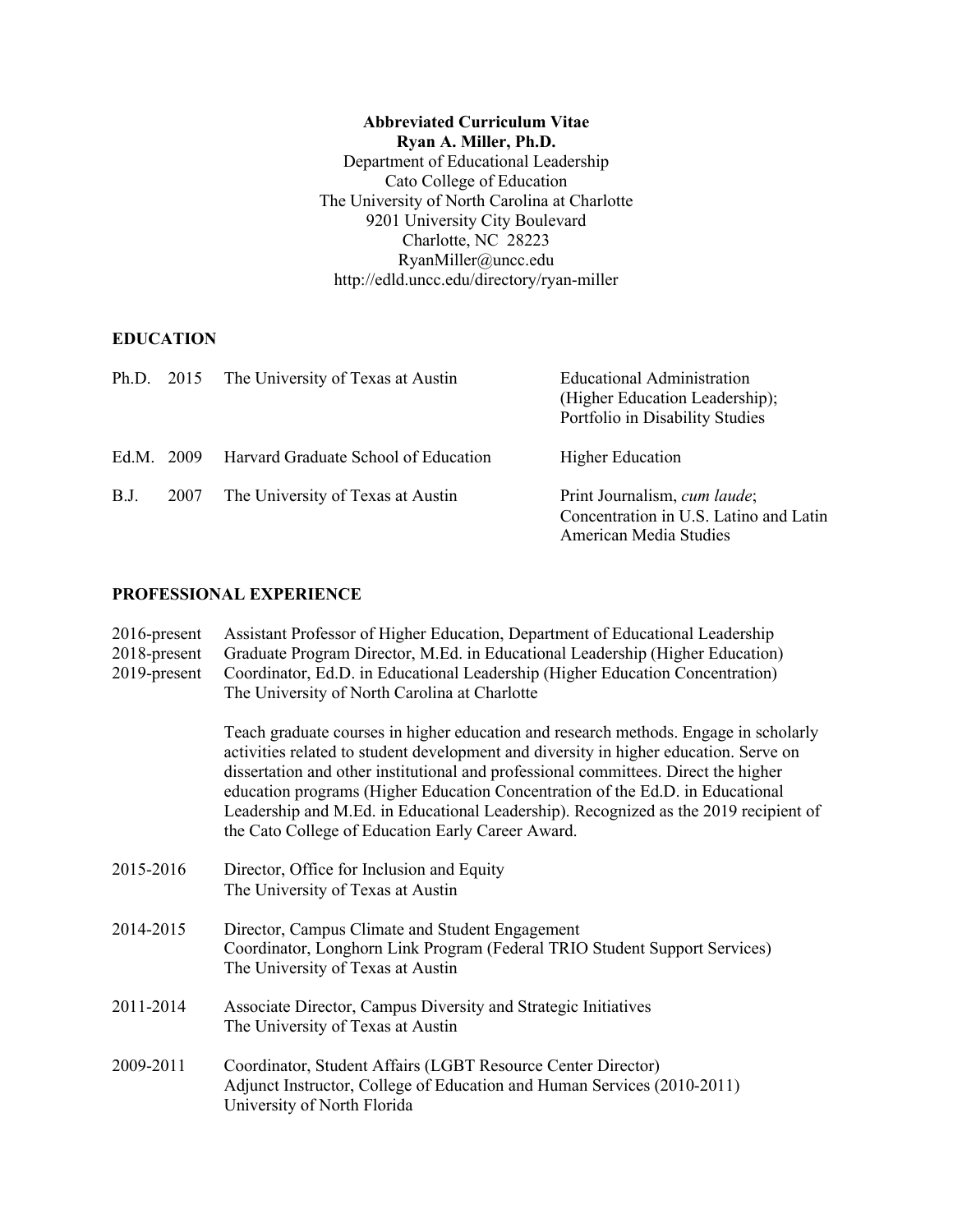| 2008-2009 | Graduate Research Analyst, Institutional Research, Office of the Provost<br>Massachusetts Institute of Technology   |
|-----------|---------------------------------------------------------------------------------------------------------------------|
| 2008      | Student Development Specialist, Division of Diversity and Community Engagement<br>The University of Texas at Austin |

## **SELECTED TEACHING**

#### **Courses Taught at The University of North Carolina at Charlotte**

ADMN 6000/8000: Student Affairs in Higher Education ADMN 6000/8000: Equity Issues in College Student Affairs ADMN 6100: Fundamentals of Educational Leadership ADMN 6171/8171: The American College Student ADMN 6175/8175: Nontraditional Approaches to Higher Education ADMN 8160: Introduction to Educational Administration RSCH 6101: Educational Research Methods RSCH 8890: Special Topics in Research: Higher Education Research

## **Advising and Student-Directed Scholarship**

Served on 18 completed (chaired 4) doctoral dissertation committees Serving on 16 in progress (chairing 7) doctoral dissertation committees Served on 22 (chaired 14) doctoral qualifying examination committees Served on 35 (chaired 35) master's portfolio committees Advising load averaging 12 doctoral students and 12 master's students

#### **SELECTED RESEARCH**

My research agenda includes two interconnected strands:

(1) *the experiences of minoritized social groups in higher education*, with emphases on disability, sexuality, and gender, as well as intersecting social identities; and,

(2) *the institutionalization of diversity and equity initiatives within higher education*, in curricular, administrative, and student affairs contexts.

Through my research, I seek to understand how scholars, practitioners, educators, and policymakers can envision and create inclusive higher education environments. I primarily employ qualitative research methods informed by constructivist and critical approaches.

## **Publications**

*Edited Volumes and Journal Special Issues*

- Duran, A., Miller, R. A., Jourian, T. J., & Cisneros, J. (edited volume under contract). *Queerness as being in higher education: Narrating the insider/outsider paradox as LGBTQ+ scholars and practitioners.* Routledge.
- Cisneros, J., Jourian, T. J., Miller, R. A., & Duran, A. (edited volume under contract). *Queerness as doing in higher education: Narrating the insider/outsider paradox as LGBTQ+ scholars and practitioners.* Routledge.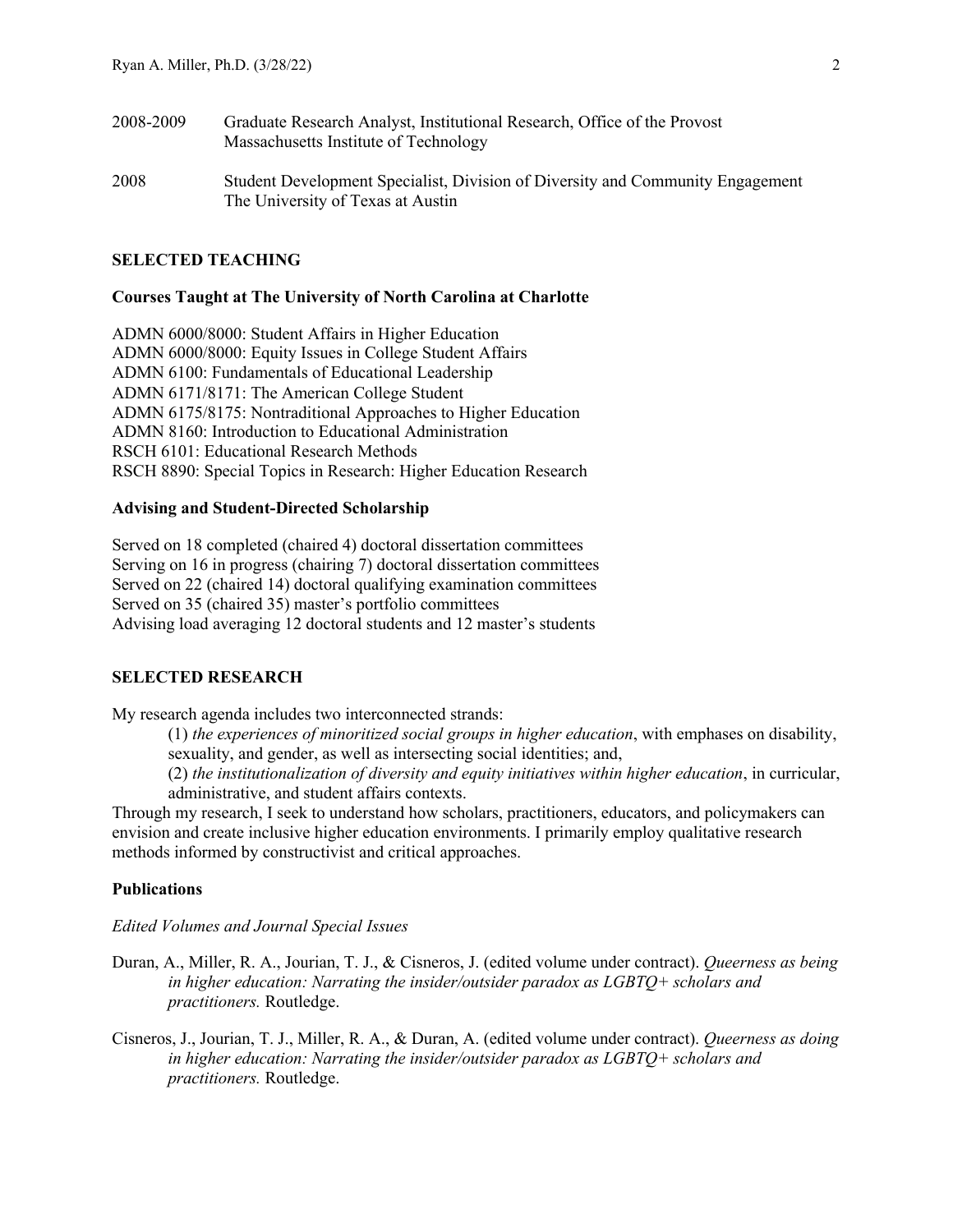- Vaccaro, A., Miller, R. A., & Lee, M. (Eds.) (2020). Special issue: Challenges and opportunities for assessing, evaluating, and researching disability in higher education. *Journal of Postsecondary Education and Disability, 33*(3).
- *Articles in Refereed Journals*
- Miller, R. A., Howell, C. D., & Knight, S. (in press). "A coach and not a dictator": How faculty establish credibility within required undergraduate diversity courses. *Journal on Excellence in College Teaching.*
- Forsythe, D., Vaccaro, A., Miller, R. A, Friedensen, R., Kimball, E., Forester, R., & Jones, M. C. (in press). Negotiated involvement in STEM organizations by students with minoritized identities of sexuality and gender (MIoSG). *Journal of Women and Minorities in Science and Engineering.*
- D'Amico, M. M., Dika, S. L., Wu, T., Holliday-Millard, P., Miller, R. A., & Atwell, A. (in press). Transfer student destinations: Mapping geographic diversity and equity patterns in vertical transfer. *Journal of Applied Research in Community Colleges.*
- Miller, R. A., Wynn, R. D., Stare, B. G., Williamson, J. N., & Guo, L. (2022). Mental health and resilience among LGBTQ+ college students with disabilities. *Currents: Journal of Diversity Scholarship for Social Change, 2*(1), 60-80. https://doi.org/10.3998/ncidcurrents.1779
- Miller, R. A., & Holliday-Millard, P. (2021). Debating diversity and social justice curricular requirements: How organizational culture at a liberal arts college informed the change process. *The Journal of Higher Education, 92*(7), 1085-1108. https://doi.org/10.1080/00221546.2021.1912553
- Miller, R. A., & Smith, A. C. (2021). Microaggressions experienced by LGBTO students with disabilities. *Journal of Student Affairs Research and Practice, 58*(5), 491-506. https://doi.org/10.1080/19496591.2020.1835669
- Miller, R. A., Vaccaro, A., Kimball, E., & Forester, R. (2021). "It's dude culture": Students with minoritized identities of sexuality and/or gender navigating STEM majors. *Journal of Diversity in Higher Education, 14*(3), 340-352. https://doi.org/10.1037/dhe0000171
- Vaccaro, A., Miller, R. A., Kimball, E. W., Forester, R., & Friedensen, R. (2021). Historicizing minoritized identities of sexuality and gender in science, technology, engineering, and mathematics (STEM) fields: A grounded theory model. *Journal of College Student Development, 62*(3), 293-309*.*
- Friedensen, R. E., Horii, C. V., Kimball, E., Lisi, B., Miller, R. A., Siddiqui, S., Thoma, H., Weaver, J. E., & Woodman, A. (2021). A systematic review of research on faculty with disabilities. *Journal of the Professoriate, 12*(2), 1-25.
- Jones, M. C., Vaccaro, A., Miller, R. A., Forester, R., Friedensen, R., Kimball, E. W., & Forsythe, D. (2021). Embodied literacies of sexuality and gender of college students. *Journal of Language and Literacy Education, 17*(2), 1-25.
- Friedensen, R., Kimball, E. W., Vaccaro, A., Miller, R. A., & Forester, R. (2021). Queer science: Temporality and futurity for queer students in STEM. *Time & Society, 30(3), 332-354.*  https://doi.org/10.1177/0961463X211008138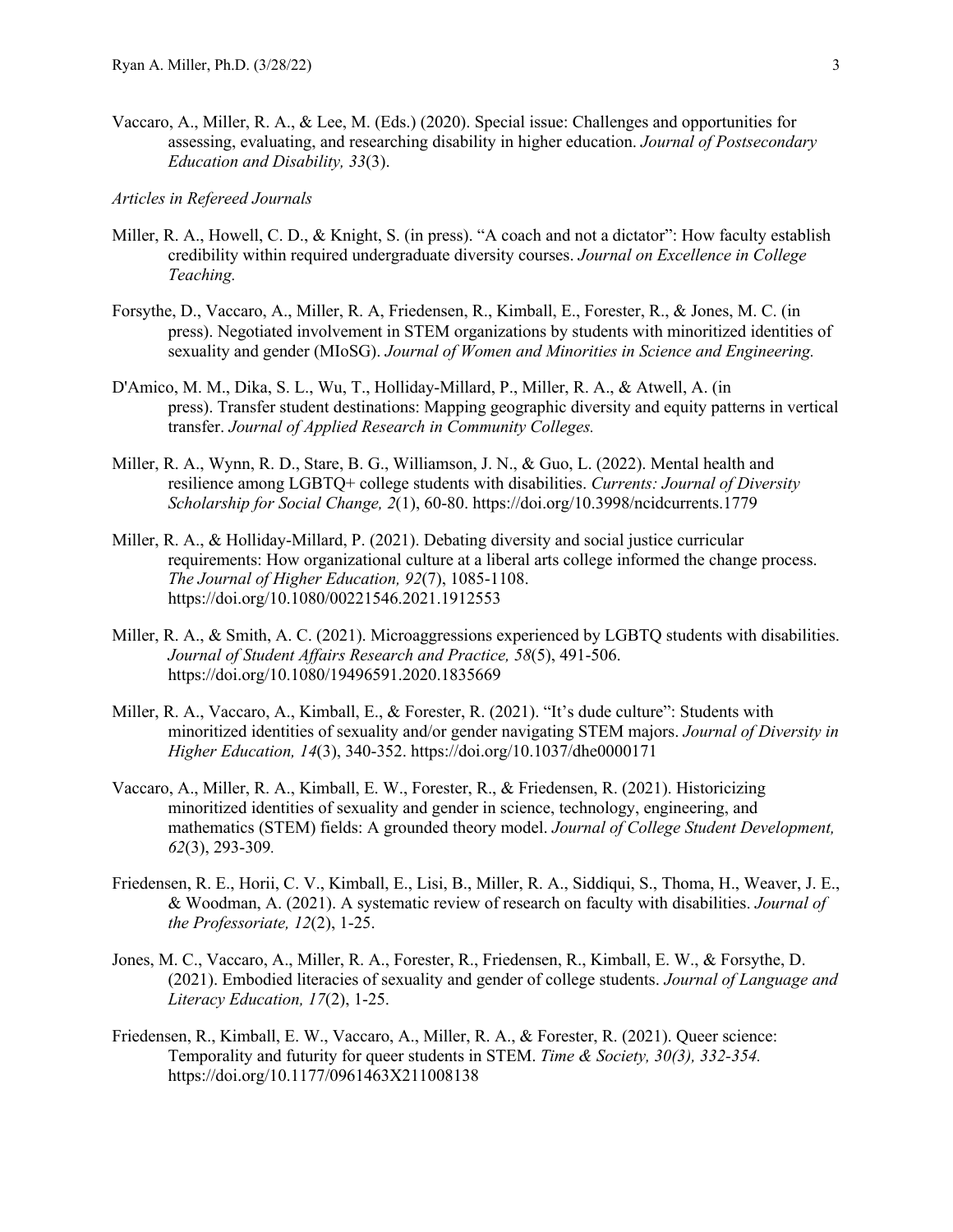- Miller, R. A., Dika, S. L., Nguyen, D. J., Woodford, M., & Renn, K. A. (2021). LGBTQ+ college students with disabilities: Demographic profile and perceptions of well-being. *Journal of LGBT Youth, 18*(1), 60-77*.* https://doi.org/10.1080/19361653.2019.1706686
- Miller, R. A. (2020). Out of (queer/disabled) time: Temporal experiences of disability and LGBTQ+ identities in U.S. higher education. *Critical Education, 11*(16), 1-20*.* https://doi.org/10.14288/ce.v11i16.186495
- Miller, R.A., & Struve, L. E. (2020). "Heavy lifters of the university": Non-tenure track faculty teaching required diversity courses. *Innovative Higher Education, 45*(6), 437-455. https://doi.org/10.1007/s10755-020-09517-7
- Jones, V. A., & Miller, R. A. (2020). Unmasking power in the discourse of four-year graduation initiatives. *Journal for the Study of Postsecondary and Tertiary Education, 5, 145-166.* https://doi.org/10.28945/4636
- Miller, R. A., Lee, M., & Vaccaro, A. (2020). From the special issue editors: Challenges and opportunities for assessing, evaluating, and researching disability in higher education. *Journal of Postsecondary Education and Disability, 33*(3), 211-212.
- Miller, R. A., & Downey, M. (2020). Examining the STEM climate for queer students with disabilities. *Journal of Postsecondary Education and Disability, 33*(2), 169-181.
- Miller, R. A., Nachman, B. R., & Wynn, R. (2020). "I feel like they are all interconnected": Understanding the identity management narratives of autistic LGBTQ college students. *College Student Affairs Journal, 38*(1), 1-15. https://doi.org/10.1353/csj.2020.0000
- Nachman, B. R., Miller, R. A., & Peña, E. V. (2020). Whose liability is it anyway?: Cultivating an inclusive college climate for autistic LGBTQ students. *Journal of Cases in Educational Leadership, 23*(2), 98-111. https://doi.org/10.1177/1555458919897942
- Bowling, J., Miller, R. A., & Mather, N. (2020). Making campus-based LGBTQ climate assessments matter. *Journal of Student Affairs Research and Practice, 57*(2), 197-211*.*  https://doi.org/10.1080/19496591.2019.1631837
- Miller, R. A., Struve, L. E., & Howell, C. D. (2019). "Constantly, excessively, and all the time": The emotional labor of teaching diversity courses. *International Journal of Teaching and Learning in Higher Education, 31*(3), 491-502.
- Miller, R. A., Wynn, R. D., & Webb, K. W. (2019). "This really interesting juggling act": How university students manage disability/queer identity disclosure and visibility. *Journal of Diversity in Higher Education, 12*(4), 307-318. https://doi.org/10.1037/dhe0000083
- Miller, R. A., & Pouraskari, N. (2019). "This is not normal": Talking Trump in undergraduate diversity courses. Journal for the Study of Postsecondary and Tertiary Education, 4, 103-121. https://doi.org/10.28945/4430
- Miller, R. A., Guida, T., Smith, S. L., Ferguson, S. K., & Medina, E. G. (2018). A balancing act: Whose interests do bias response teams serve? *The Review of Higher Education, 42*(1), 313-337. https://doi.org/10.1353/rhe.2018.0031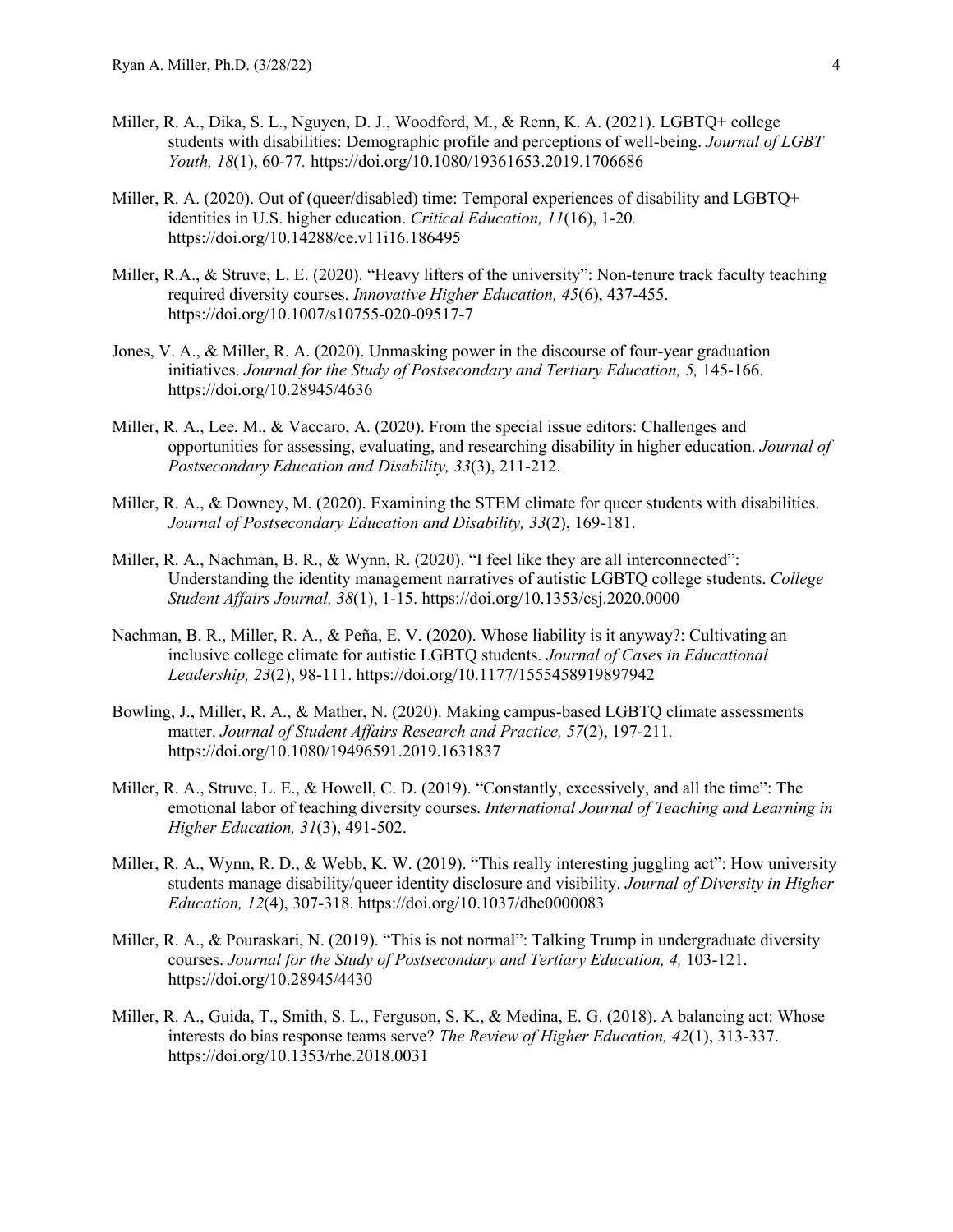- Miller, R. A. (2018). Toward intersectional identity perspectives on disability and LGBTQ identities in higher education. *Journal of College Student Development, 59*(3), 327-346. https://doi.org/10.1353/csd.2018.0030
- Reddick, R. J., Struve, L. E., Mayo, J. R., Miller, R. A., & Wang, J. L. (2018). "We don't leave engineering on the page": Civic engagement experiences of engineering graduate students. *Journal of Higher Education Outreach and Engagement, 22*(2), 127-156.
- Miller, R. A., Jones, V. A., Reddick, R. J., Lowe, T., Franks Flunder, B., Hogan, K., & Rosal, A. I. (2018). Educating through microaggressions: Self-care for diversity educators*. Journal of Student Affairs Research and Practice, 55*(1), 14-26. https://doi.org/10.1080/19496591.2017.1358634
- Miller, R. A., Guida, T., Smith, S. L., Ferguson, S. K., & Medina, E. G. (2018). Free speech tensions: Responding to bias on college and university campuses. *Journal of Student Affairs Research and Practice, 55*(1), 27-39. https://doi.org/10.1080/19496591.2017.1363051
- Rodriguez, S. L., Garbee, K., Miller, R. A., & Sáenz, V. B. (2018). How community colleges in Texas prioritize resources for Latino men. *Community College Journal of Research and Practice, 42*(4), 229-244. https://doi.org/10.1080/10668926.2017.1281179
- Miller, R. A. (2017). "My voice is definitely strongest in online communities": Students using social media for queer and disability identity-making. *Journal of College Student Development, 58*(4), 509-525. https://doi.org/10.1353/csd.2017.0040
- Miller, R. A. & Vaccaro, A. (2016). Queer student leaders of color: Leadership as authentic, collaborative, culturally competent. *Journal of Student Affairs Research and Practice, 53*(1), 39- 50. https://doi.org/10.1080/19496591.2016.1087858
- Miller, R. A. (2015). "Sometimes you feel invisible": Performing queer/disabled in the university classroom. *The Educational Forum, 79*(4), 377-393. https://doi.org/10.1080/00131725.2015.1068417
- Sáenz, V. B., Mayo, J. R., Miller, R. A., & Rodriguez, S. L. (2015). (Re)defining masculinity through peer interactions: Latino men in Texas community colleges. *Journal of Student Affairs Research and Practice, 52*(2), 164-175. https://doi.org/10.1080/19496591.2015.1018269
- Miller, R. A. (2014). Overview of campus climate: Dimensions of diversity in higher education. *Texas Education Review, 2*(2), 184-190.

## *Book Chapters*

- Accapadi, M. M., & Miller, R. A. (in press). Freedom of expression and responding to bias: Public dialogue, academic freedom, and campus responses. In C. H. Livingston & T. C. Shandley (Eds.), *Small and mighty: Student affairs at small colleges and universities*. NASPA.
- Jones, M. C., Vaccaro, A., Friedensen, R., Forsythe, D., Forester, R., Miller, R.A., & Kimball, E. W. (in press). Who are we to do this research?: Duoethnographic reflections on the insider/outsider paradox in queer research. In A. Duran, T. J. Jourian, R. A. Miller & J. Cisneros (Eds.), *Queerness as doing in higher education: Narrating the insider/outsider paradox as LGBTQ+ scholars and practitioners.* Routledge.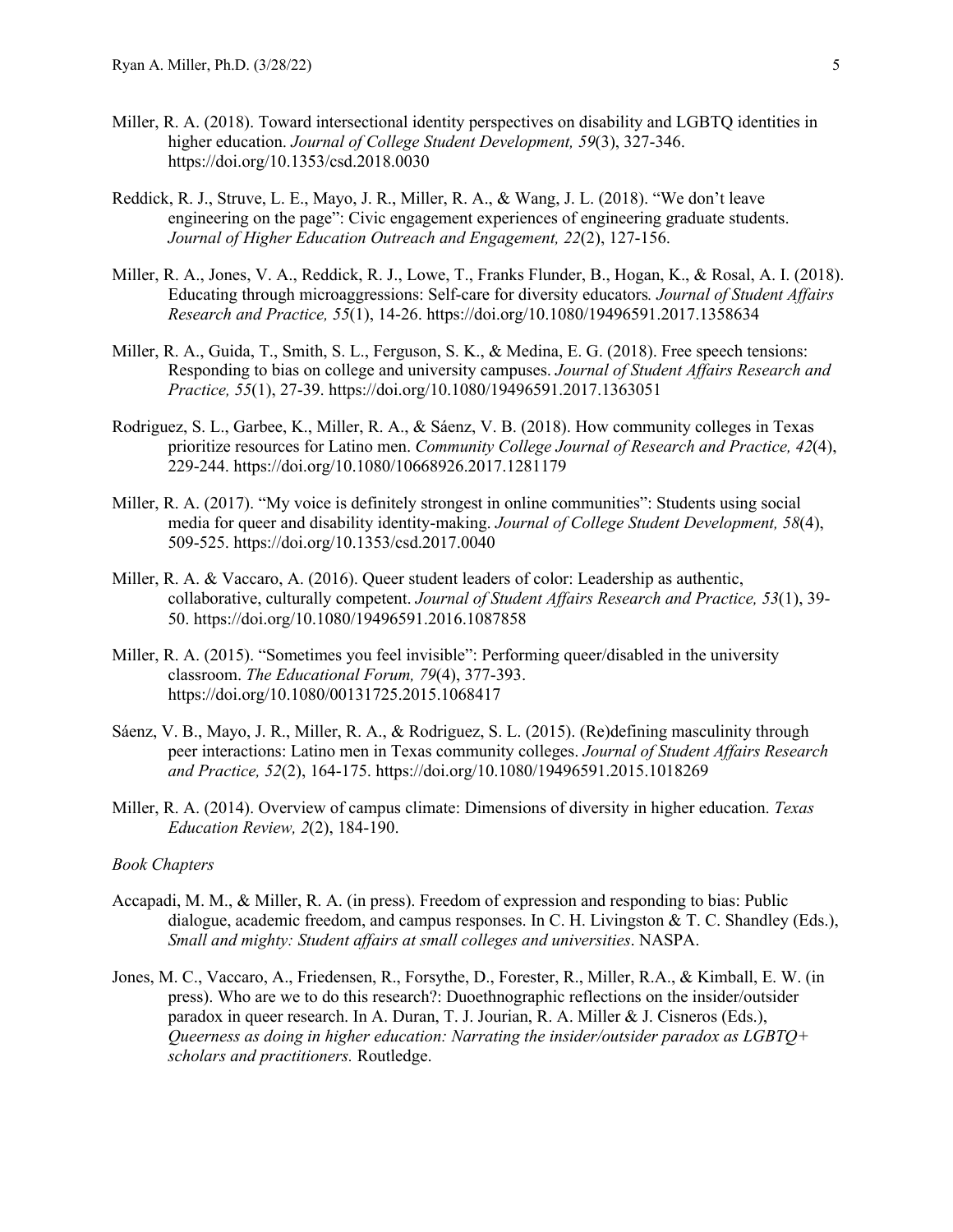- Simmons, R., Miller, R. A., & D'Amico, M. M. (2021). From the playing field to the executive office: How athletics influences the small, private college presidency. In M. T. Miller (Ed.), *Handbook of research on the changing role of college and university leadership* (pp. 85-101)*.* IGI Global. https://doi.org/10.4018/978-1-7998-6560-5.ch006
- Miller, R. A., & Jones, A. P. (2019). Challenges conducting intersectional research with LGBQ students: Reflecting on studies exploring spirituality and disability. In D. Mitchell, J. Marie, & T. Steele (Eds.), *Intersectionality and higher education: Theory, research, and praxis* (2<sup>nd</sup> ed.) (pp. 111-124)*.* Peter Lang.
- Miller, R. A., Forester, R., Kendra-Dill, Z. N., Smith, S., Wheeler, E., & D'Amico, M. M. (2019). Expanding notions of student activism and advocacy in the community college. In M. T. Miller & D. V. Tolliver (Eds.), *Exploring the technological, societal, and institutional dimensions of college student activism* (pp. 75-102)*.* IGI Global. https://doi.org/10.4018/978-1-5225-7274- 9.ch006
- Miller, R. A., & Dika, S. L. (2018). Perceptions of campus climate at the intersections of disability and LGBTQ identities. In K. Soria (Ed.), *Evaluating campus climate at U.S. research universities: Opportunities for diversity and inclusion* (pp. 77-101). Palgrave Macmillan. https://doi.org/10.1007/978-3-319-94836-2\_4
- Miller, R. A., Wynn, R. D., & Webb, K. W. (2017). Complicating "coming out": Disclosing disability, gender, and sexuality in higher education. In S. L. Kerschbaum, L. T. Eisenman, & J. M. Jones (Eds.), *Negotiating disability: Disclosure and higher education* (pp. 115-134). University of Michigan Press. https://doi.org/10.3998/mpub.9426902
- Vaccaro, A. & Miller, R. A. (2017). Experiences of queer student leaders of color: Expanding leadership paradigms in higher education. In J. M. Johnson & G. C. Javier (Eds.), *Queer people of color in higher education* (pp. 195-210). Information Age Publishing.
- Miller, R. A., Wynn, R. D., & Webb, K. W. (2017). Queering disability in higher education: Views from the intersections. In E. Kim & K. C. Aquino (Eds.), *Disability as diversity in higher education: Policies and practices to enhance student success* (pp. 33-46)*.* Routledge.
- Taylor, B. J., Miller, R. A., & García-Louis, C. (2014). Utilizing intersectionality theory to engage dialogue in higher education. In D. Mitchell, C. Simmons, & L. Greyerbiehl (Eds.), *Intersectionality and higher education: Theory, research, and praxis (pp. 229-239). Peter Lang.*
- Miller, R. A. & Wynn, R. D. (2011). Lesbian, gay, bisexual, and transgender college student development: Research and practice. In A. Brooks, A. Vorreyer, & B. Gambino (Eds.), *Student affairs for all seasons and reasons: Leading by example* (pp. 124-133). The Administrator's Bookshelf.

### **Selected/Recent Conference Presentations**

Forsythe, D., Vaccaro, A., Friedensen, R., Miller, R. A., Kimball, E., & Forester, R. (2022, April). *Unpacking masculinity among STEM students with minoritized identities of sexuality and gender*. Paper to be presented at the American Educational Research Association (AERA) Annual Meeting, San Diego, CA.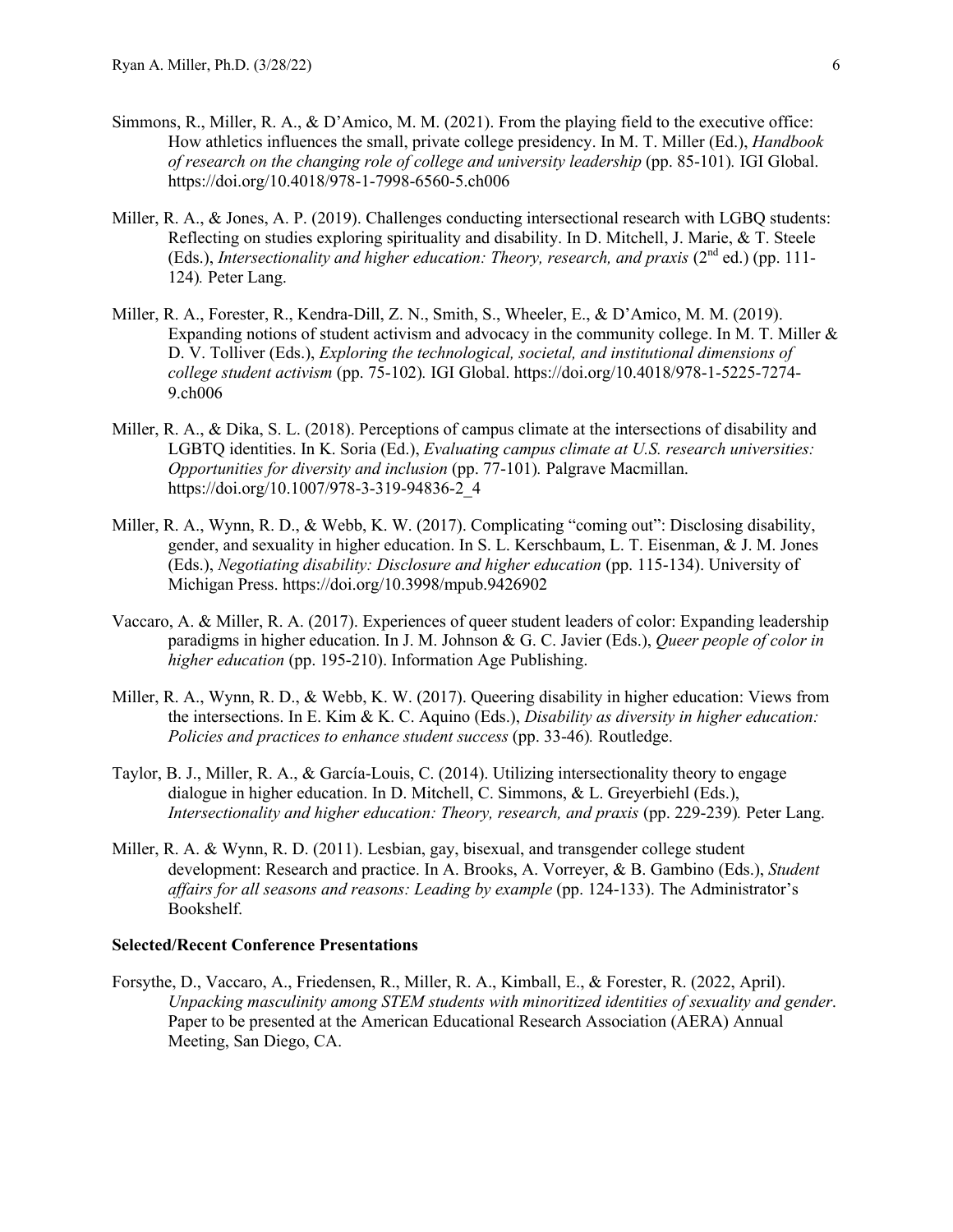- Stephens, K., Friedensen, R., Kimball, E., Forester, R., Miller, R. A., & Vaccaro, A. (2022, April). *"You assumed that everybody was…": The epistemic injustice of assumed cisheteropatriarchy in STEM group work*. Paper to be presented at the American Educational Research Association (AERA) Annual Meeting, San Diego, CA.
- Serrata, C., Miller, R. A., Slane, L., D'Amico, M. M., & Gilchrist, T. (2022, April). *Student voices and transfer choices: Examining the transfer process and social identities of North Carolina transfer students.* Paper to be presented at the Council for the Study of Community Colleges Annual Meeting, Tempe, AZ.
- Stewart, T. J., Zamani-Gallaher, E., Ardoin, S., & Miller, R. A. (2022, March). *Critical conversations: ACPA scholars panel.* Plenary session to be presented at ACPA College Student Educators International Annual Convention, St. Louis, MO.
- Miller, R. A., Slane, L., & Gilchrist, T. (2022, March). *How social identities shape community college transfer students' pathways*. Paper presented at ACPA College Student Educators International Annual Convention, St. Louis, MO.
- Miller, R. A., Ardoin, S., McCloud, L., Morgan, D., Cunningham, P., Perillo, P., & Shivers, M. (2022, March). *Preparing new practitioners: Connecting program faculty and student affairs divisions*. Session presented at ACPA College Student Educators International Annual Convention, St. Louis, MO.
- Taylor, L., Miller, R. A., Morgan, D., Garcia, C., Mobley, S., & Slaughter, K. (2022, March). *(Re)emerging issues from emerging scholars: Interrogating and advancing student affairs practice*. Session presented at ACPA College Student Educators International Annual Convention, St. Louis, MO.
- Duran, A., & Miller, R. A. (2022, March). *Foundation research grants showcase*. Session presented at ACPA College Student Educators International Annual Convention, St. Louis, MO.
- D'Amico, M. M, Dika, S. L., Miller, R. A., & Wang, Y. (2022, February). *Destination, integration, and navigation: How students engage in transfer mobility in North Carolina*. Session presented at National Institute for the Study of Transfer Students Annual Conference, St. Louis, MO, and virtual.
- Miller, R. A. (2021, December). *Bias response teams: Current strategies and emerging alternatives.*  Session presented at the NASPA Student Affairs Law and Policy Conference, virtual.
- Boettcher, M., Kniess, D., Varga, M. A., & Miller, R. A. (2021, November). *Opportunities for publication and practice with the* College Student Affairs Journal. Session presented at the Southern Association for College Student Affairs (SACSA) Annual Conference, Norfolk, VA.
- Miller, R. A., Howell, C. D., Oyarzun, S. B., Martin, F., Haag, E., & Knight, S. (2021, November). *Faculty perspectives on inclusion, diversity, equity, and access in online teaching.* Paper presented at the Association for the Study of Higher Education (ASHE) Annual Conference, San Juan, PR.
- Marine, S. B., Ardoin, S., Phelps-Ward, R., Williams, B. M., & Miller, R. A. (2021, November). *Preparing new practitioners: What are our ethical responsibilities and challenges?* Presidential session presented at the Association for the Study of Higher Education (ASHE) Annual Conference, San Juan, PR.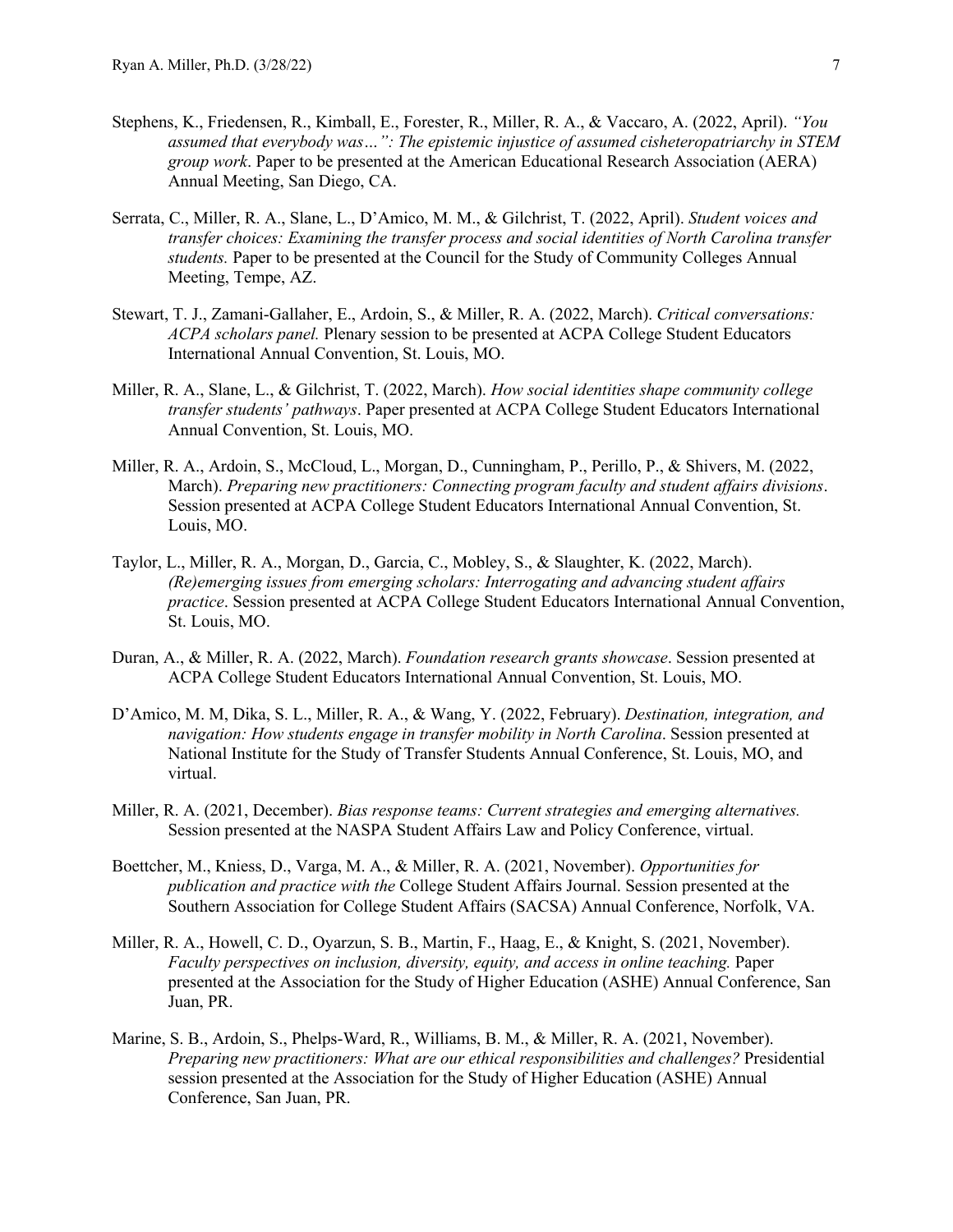- Miller, R. A., Howell, C. D., & Knight, S. (2021, March). *"A coach and not a dictator": How faculty establish credibility within required undergraduate diversity courses.* Paper presented at the North Carolina Association for Research in Education (NCARE) Annual Meeting and Conference, Charlotte, NC (virtual conference due to COVID-19 pandemic).
- Atwell, A., D'Amico, M. M., Miller, R. A., & Dika, S. L. (2021, February). *Amplifying transfer student voices*. Roundtable presented at the North Carolina Community College System Conference (virtual conference due to COVID-19 pandemic).
- Miller, R. A., Struve, L. E., Murray, M., & Tompkins, A. (2020, November). *Navigating controversy and hot topics in required diversity courses.* Paper presented at the Association for the Study of Higher Education (ASHE) Annual Conference, New Orleans, LA (virtual conference due to COVID-19 pandemic).
- Nachman, B., Renn, K., Miller, R. A., Jourian, T. J., Duran, A., Cisneros, J., & Vaccaro, A. (2020, November). *Theorizing the insider-outsider binary: Reflections of higher education professionals with minoritized sexual and gender identities.* Symposium presented at the Association for the Study of Higher Education (ASHE) Annual Conference, New Orleans, LA (virtual conference due to COVID-19 pandemic).
- D'Amico, M., Dika, S., Wu, T., Holliday-Millard, P., & Miller, R. A. (2020, November). *Transfer student*  destinations: Mapping geographic diversity and equity patterns in virtual transfer. Poster presented at the Association for the Study of Higher Education (ASHE) Annual Conference, New Orleans, LA (virtual conference due to COVID-19 pandemic).
- Miller, R. A., & Holliday-Millard, P. (2019, November). *Reimagining diversity and social justice curricular requirements: Deep learning vs. "checking the box."* Paper presented at the Association for the Study of Higher Education (ASHE) Annual Conference, Portland, OR.
- Miller, R. A., & Struve, L. E. (2019, November). *"Heavy lifters of the university": Non-tenure track instructors teaching required diversity courses.* Paper presented at the Association for the Study of Higher Education (ASHE) Annual Conference, Portland, OR.
- Friedensen, R., Kimball, E. W., Vaccaro, A., Miller, R. A., & Forester, R. (2019, November). *Queer science: Temporality, futurity, and performativity for queer students in STEM.* Paper presented at the Association for the Study of Higher Education (ASHE) Annual Conference, Portland, OR.
- Miller, R. A., Forester, R., Frantzreb, D., Vaccaro, A., Kimball, E. W., & Friedensen, R. (2019, October). *Students with minoritized identities of sexuality and gender (MIoSG) navigating STEM majors and classrooms.* Session presented at the International Society for Exploring Teaching and Learning (ISETL) Conference on Innovative Higher Education Pedagogy, Charlotte, NC.
- Miller, R. A., Struve, L. E., Howell, C. D., & Holliday-Millard, P. (2019, October). *Freedom vs. structure in teaching diversity courses: Implications of low and high course standardization.* Session presented at the International Society for Exploring Teaching and Learning (ISETL) Conference on Innovative Higher Education Pedagogy, Charlotte, NC.
- Miller, R. A., Dika, S. L. (2019, March). *LGBTQIA+ college students with disabilities: Demographics, risk and protective factors, and academic success.* Paper presented at the North Carolina Association for Research in Education (NCARE) Annual Meeting and Conference, Charlotte, NC.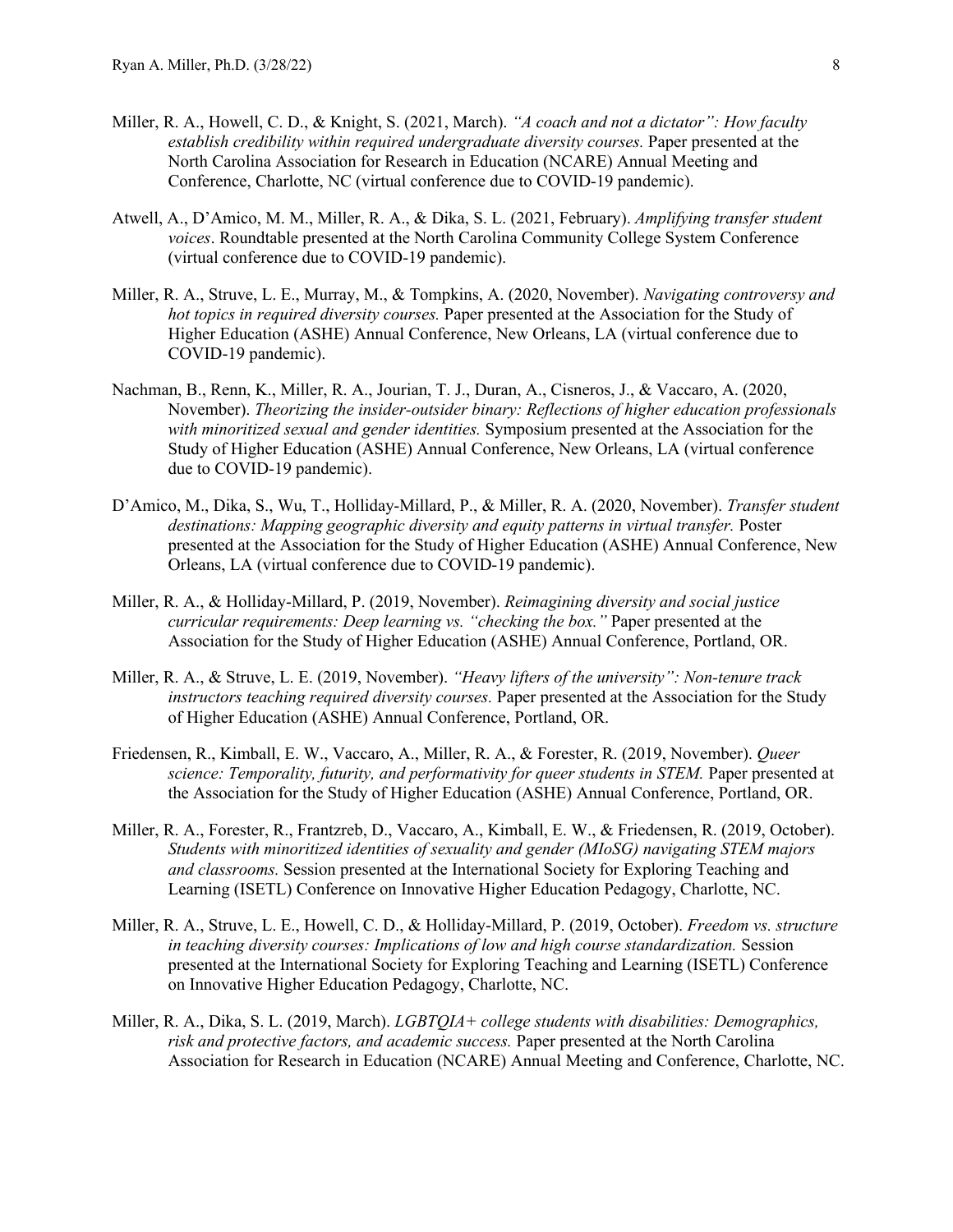- Jones, V. A., & Miller, R. A. (2018, November). *Nothing is neutral: Unmasking power in the discourse of four-year graduation initiatives.* Paper presented at the Association for the Study of Higher Education (ASHE) Annual Conference, Tampa, FL.
- Miller, R. A., Struve, L. E., & Howell, C. D. (2018, November). *"Constantly, excessively, and all the time": The emotional labor of teaching diversity courses.* Paper presented at the Association for the Study of Higher Education (ASHE) Annual Conference, Tampa, FL.
- Miller, R. A., Kimball, E., Vaccaro, A., & Forester, R. (2018, November). *"It's dude culture": Students with minoritized sexual/gender identities navigating STEM majors.* Paper presented at the Association for the Study of Higher Education (ASHE) Annual Conference, Tampa, FL.
- Miller, R. A., Nachman, B. R., & Wynn, R. (2018, November). *"I feel like they are all interconnected": How college students experience autism and queer/trans\* identities.* Paper presented at the Association for the Study of Higher Education (ASHE) Annual Conference, Tampa, FL.

## **Selected/Recent Grants and Contracts**

- Clayton, P. [Principal Investigator], Miller, R. A., & Borrego, M. [Co-Principal Investigators]. (2021- 2025). *Empowering engineering scholar-activists through community-driven research experiences.* National Science Foundation, Broadening Participation in Engineering. Funded: \$473,913.
- D'Amico, M. M. [Principal Investigator], Miller, R. A., & Dika, S. L. [Co-Principal Investigators]. (2021- 2023). *Understanding experiences of vertical transfer students in North Carolina.* John M. Belk Endowment. Funded: \$456,788.
- Miller, R. A. [Principal Investigator]. (2021-2022). *Bias response teams revisited: Navigating free speech, equity, and inclusion*. University of California National Center for Free Speech and Civic Engagement. Funded: \$25,000.
- Miller, R. A. [Principal Investigator]. (2021-2023). *LGBTQ identities in STEM: A qualitative analysis of postsecondary learning environments*. ACPA College Student Educators International – Emerging Scholars Program. Funded: \$3,000.
- Miller, R. A. [Principal Investigator], Stare, B., & Wynn, R. (2020). *Mental health and resilience among LGBTQ+ college students with disabilities.* National Center for Institutional Diversity –Research and Scholarship Grants, University of Michigan. Funded: \$2,000.

## **SELECTED SERVICE TO THE PROFESSION**

| 2022-present    | Editor, College Student Affairs Journal                                              |
|-----------------|--------------------------------------------------------------------------------------|
| $2021$ -present | Scholar-in-Residence, Coalition for (Dis)ability, ACPA College Student Educators     |
|                 | International                                                                        |
| 2021-2024       | Research Grants Co-Coordinator, ACPA College Student Educators International         |
| 2021-2024       | Bobby Wright Dissertation of the Year Committee, Association for the Study of Higher |
|                 | Education                                                                            |
| 2020-2021       | Associate Editor, College Student Affairs Journal                                    |
| 2020-2023       | Program/Pre-Conference Chair, Council for the Advancement of Higher Education        |
|                 | Programs, Association for the Study of Higher Education                              |